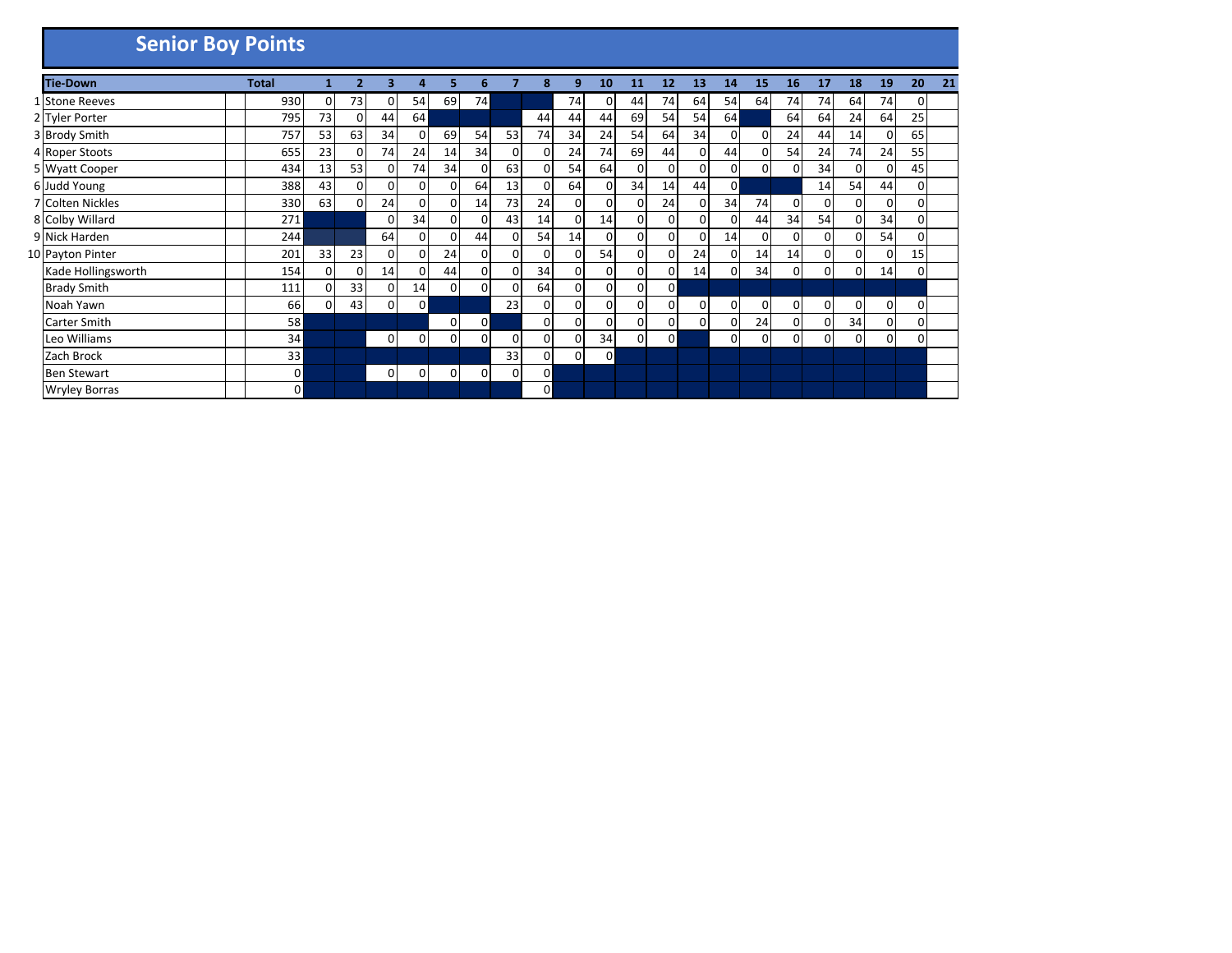| <b>Saddlebronc</b> | <b>Total</b> |     |          |          |    |             |   |                |   | $\bullet$<br>œ | 9  | 10       | 11       | 12       | 13       | 14       | 15           | 16       | 17       | 18       | 19       | 20 <sub>1</sub> | 21 |
|--------------------|--------------|-----|----------|----------|----|-------------|---|----------------|---|----------------|----|----------|----------|----------|----------|----------|--------------|----------|----------|----------|----------|-----------------|----|
| 1 Judd Young       |              | 639 | 71       | 71.      | 71 | 71          | 0 | 71             | 0 | 0.             | 71 | $\Omega$ | $\Omega$ | 71       | $\Omega$ | 71       |              |          | 01       | $\Omega$ | 711      |                 |    |
| <b>Colt Hiner</b>  |              | 0   | $\Omega$ | $\Omega$ |    |             | 0 | $\overline{0}$ |   |                |    |          |          |          |          |          |              |          |          |          |          |                 |    |
|                    |              |     |          |          |    |             |   |                |   |                |    |          |          |          |          |          |              |          |          |          |          |                 |    |
|                    |              |     |          |          |    |             |   |                |   |                |    |          |          |          |          |          |              |          |          |          |          |                 |    |
| <b>Bull Riding</b> | <b>Total</b> |     |          |          |    |             |   |                |   | o              | q  | 10       | 11       | 12       | 13       | 14       | 15           | 16       | 17       | 18       | 19       | 20              | 21 |
| 1 Sam Lewis        |              | 142 |          |          | 0  | $\mathbf 0$ |   |                | 0 | $\Omega$       | 0  |          | 71       | $\Omega$ | 01       | $\Omega$ | $\mathbf{0}$ | 71       | $\Omega$ | $\Omega$ | $\Omega$ | $\Omega$        |    |
| Alex Gray          |              | 0   |          |          |    |             |   |                |   |                |    |          |          |          | 0        | 0        | $\Omega$     | $\Omega$ | $\Omega$ | $\Omega$ | $\Omega$ | $\Omega$        |    |